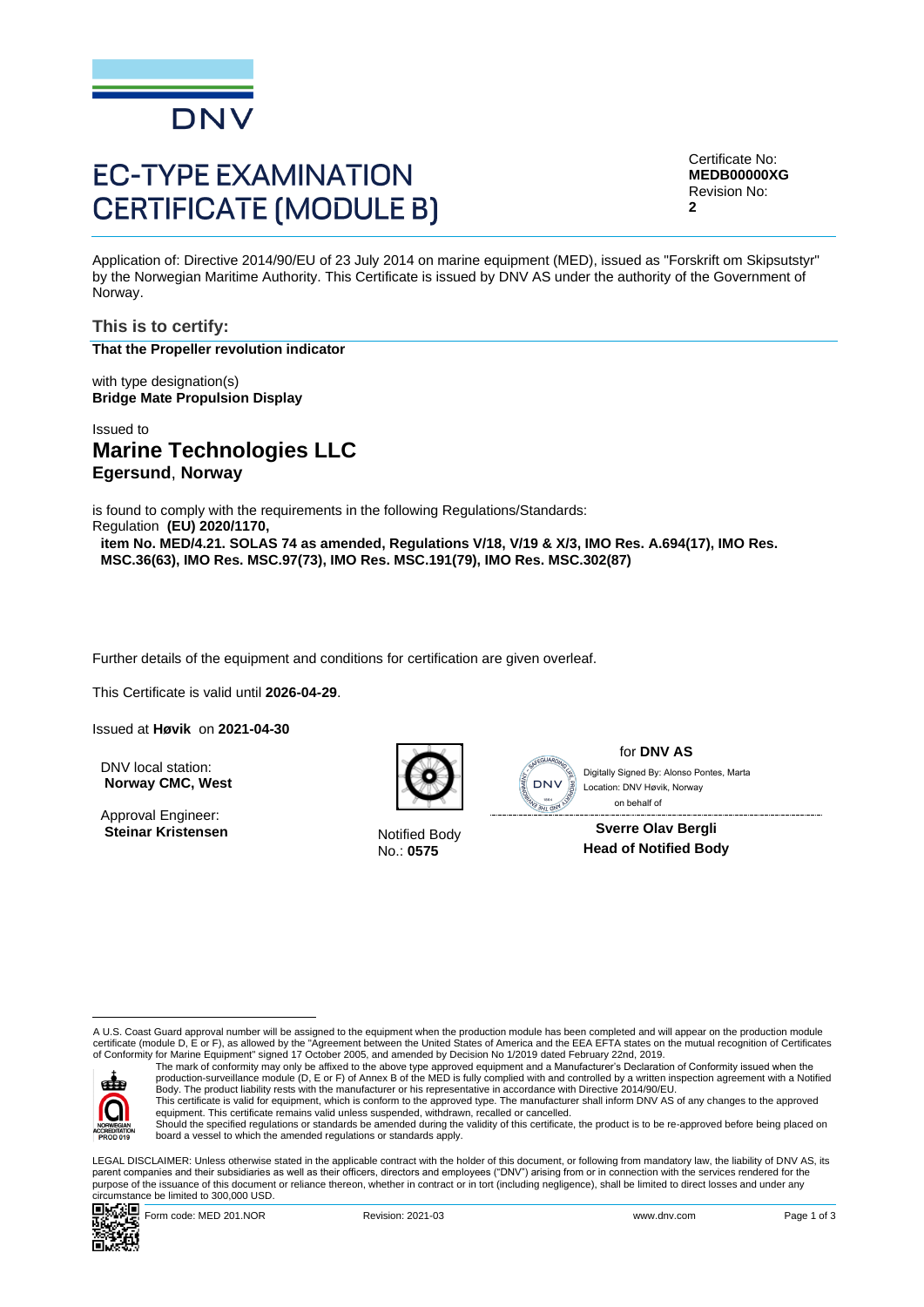

#### **Product description**

Bridge Mate Propulsion Display Propeller Revolution Indicator consists of the below modules:

| <b>Unit</b>         | <b>Component</b>             | <b>Note</b>                                       |
|---------------------|------------------------------|---------------------------------------------------|
| Computer            | MT-COMPUTER-300 or           | Computer with on-board DVI interface              |
|                     | MT-COMPUTER-400              |                                                   |
| Display             | Hatteland HD 13T21 MMD or    | DVI interface                                     |
|                     | Hatteland HD 17T22 MMD       |                                                   |
| Network switches    | Netgear GS728TP or           | 24 ports, 10/100/1000Mbs, PoE, RJ 45              |
|                     | MT-PoE-SWITCH-1080-8-PORT or | 8 ports, 10/100/1000Mbs, PoE, RJ 45               |
|                     | ORing IGPS-1080-24V          | 8 ports, 10/100/1000Mbs, PoE, RJ 45               |
| I/O Interface units | MT IOB mK2 (I/O card) or     | Listener according to IEC 61162-1 and IEC 61162-2 |
|                     |                              |                                                   |
|                     |                              | Thruster/Rudder Interface: ±10V and 4-20mA        |
|                     | MT-PoE-IOB (I/O card)        | Listener and talker according to IEC 61162-1 and  |
|                     |                              | IEC 61162-2                                       |
| <b>Options</b>      |                              |                                                   |
| NMEA-CONVERTER      | MT-NMEA-CONVERTER            | Listener and talker according to IEC 61162-1 and  |
|                     |                              | IEC 61162-2                                       |
| <b>Input Device</b> | Keyboard Cherry / MT Type    |                                                   |

All units listed above are to be installed in a protected environment, i.e. indoor.

**Software modules Version**<br>
• **Operating System:** Windows

• Operating System: Windows 8.1 Industrial Pro Embedded<br>• Bridge Mate Propulsion Display: 1.6.x.x

• Bridge Mate Propulsion Display:

### **Application/Limitation**

- Bridge Mate Propulsion Display Propeller Revolution Indicator is be connected to transmitters with output signal 4-20mA or ±0-10VDC, and which meet the requirements for transmitters in ISO 22554.
- The Propulsion Display may display Thrust as a combination of RPM and Pitch
- The Bridge Mate Propulsion Display is restricted to be used in MT Bridge Mate applications
- The Bridge Mate Propulsion Display does not issue alerts, hence testing according to IEC 62923-1 and IEC 62923-2 is deemed as not being applicable.

| <b>DNV</b><br><b>No</b> | <b>Document ID</b> | Rev.           | <b>Description</b>                                                     |
|-------------------------|--------------------|----------------|------------------------------------------------------------------------|
| 36                      | 1907-2-29-         | V1.1           | Manual: ORing, Quick Installation Guide for IGPS-1080-24V              |
|                         | IGPS-1080-1        |                |                                                                        |
| 34                      | 202-11136-01       | V1.0           | Manual: Netgear, Netgear GS728TP Hardware Installation Guide           |
| 33                      | MT-DEV-5648        | 1.0            | Manual: MT, Installation Manual MT-COMPUTER-300 WINDOWS 8.1            |
| 31                      | MT-DEV-5469        | 1.0            | Manual: MT, Maintenance manual for computer based systems              |
| 30                      | MT-DEV-0683        | 7.0            | Manual: MT, Overhead Indicator Display, User and Technical Manual      |
| 29                      | MT-DEV-5653        | 2.0            | Manual: MT, Installation manual MT-COMPUTER-400 Operating              |
|                         |                    |                | <b>Systems</b>                                                         |
| 28                      | INB101192-1        | 16             | Manual: Hatteland, User Manual- Series X G2 Maritime Multi Display     |
|                         |                    |                | (MMD) models                                                           |
| 22                      | MRA0000006         | $\mathfrak{D}$ | Certificate: DNV, EU-MR-TA certificate for Maritime Multi Displays and |
|                         |                    |                | Standard Displays - Series X                                           |
| 21                      | 141011F            | 2014-03-11     | Report: TesLab, EMC and environmental test report for Netgear          |
|                         |                    |                | <b>GS728TP</b>                                                         |
| 20                      | 17A284F            | 2018-01-25     | Report: TesLab, EMC and environmental test report for MT-COMPUTER-     |
|                         |                    |                | 400                                                                    |
| 19                      | 17A283F            | 2018-01-25     | Report: TesLab, EMC and environmental test report for MT-COMPUTER-     |
|                         |                    |                | 300                                                                    |
| 18                      | MRA0000016         | $\mathcal{P}$  | Certificate: DNV, Hatteland HD XXT22 MMD Monitor series                |

### **Type Examination documentation**